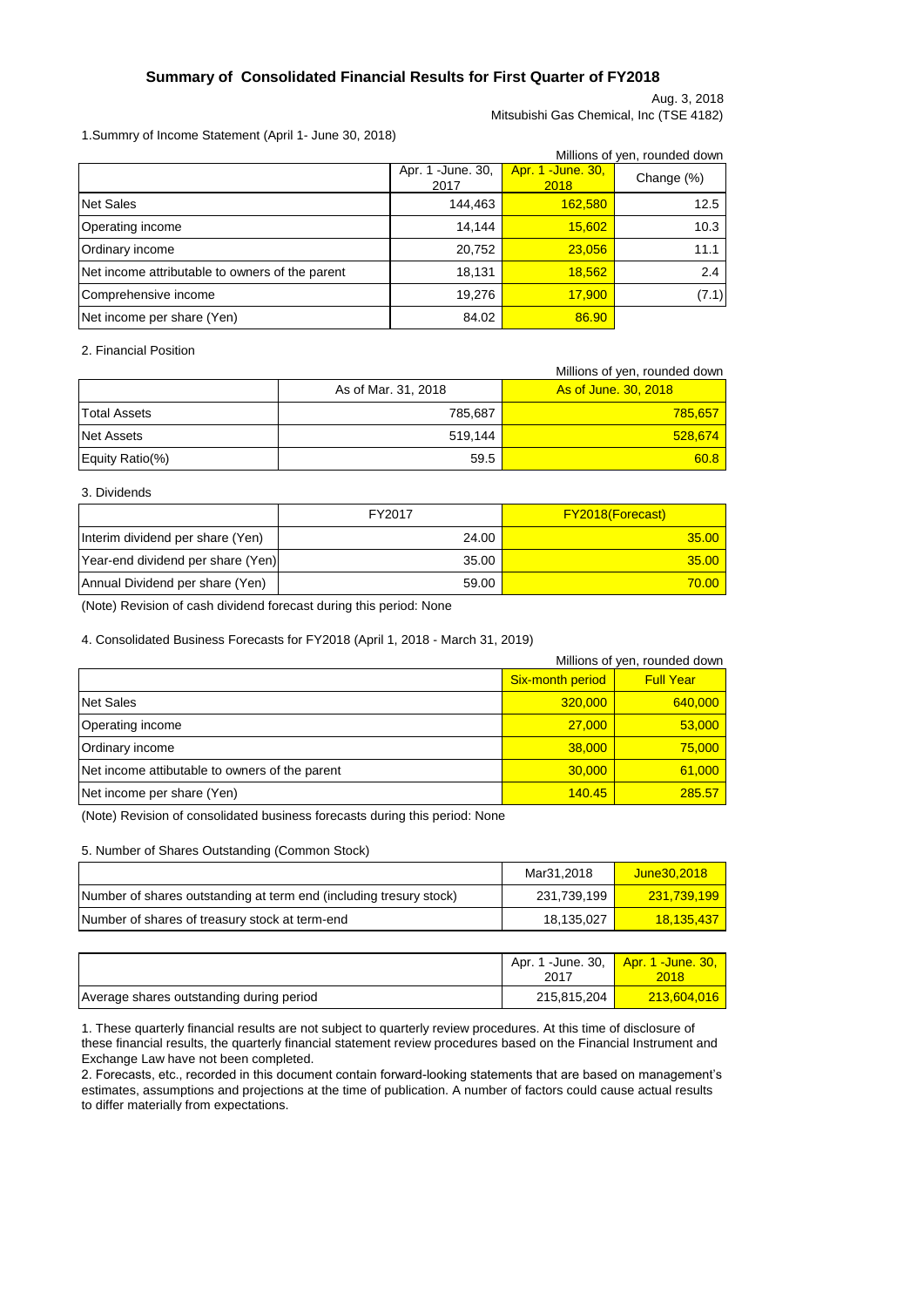# **Consolidated Financial Statements**

# **1. Consolidated Balance Sheets**

|                                           | (Millions of yen, rounded down) |                                          |  |
|-------------------------------------------|---------------------------------|------------------------------------------|--|
|                                           |                                 | As of Mar. 31, 2018 As of June. 30, 2018 |  |
| <b>ASSETS</b>                             |                                 |                                          |  |
| <b>Current assets</b>                     |                                 |                                          |  |
| Cash and deposits                         | 101,090                         | 93,347                                   |  |
| Trade notes and accounts receivable       | 165,606                         | 164,976                                  |  |
| Short-term investments securities         | 121                             | 123                                      |  |
| Merchandise and finished goods            | 57,958                          | 61,709                                   |  |
| Work in progress                          | 11,044                          | 10,066                                   |  |
| Raw materials and supplies                | 34,750                          | 34,084                                   |  |
| Other                                     | 14,847                          | 16,770                                   |  |
| Allowance for doubtful accounts           | (1, 170)                        | (1,099)                                  |  |
| <b>Total current assets</b>               | 384,249                         | 379,979                                  |  |
| <b>Noncurrent assets</b>                  |                                 |                                          |  |
| Property, plant and equipment             |                                 |                                          |  |
| Buildings and structures, net             | 80,823                          | 79,447                                   |  |
| Machinery, equipment and vehicles, net    | 81,359                          | 78,422                                   |  |
| Other, net                                | 58,535                          | 63,086                                   |  |
| Total property, plant and equipment       | 220,717                         | 220,957                                  |  |
| Intangible assets                         |                                 |                                          |  |
| Goodwill                                  | 3,911                           | 4,049                                    |  |
| Other                                     | 4,499                           | 5,284                                    |  |
| <b>Total intangible assets</b>            | 8,411                           | 9,333                                    |  |
| <b>Investments and other assets</b>       |                                 |                                          |  |
| Investment securities                     | 161,391                         | 164,663                                  |  |
| Other                                     | 11,471                          | 11,258                                   |  |
| Allowance for doubtful accounts           | (555)                           | (534)                                    |  |
| <b>Total investments and other assets</b> | 172,308                         | 175,387                                  |  |
| <b>Total noncurrent assets</b>            | 401,437                         | 405,678                                  |  |
| <b>Total assets</b>                       | 785,687                         | 785,657                                  |  |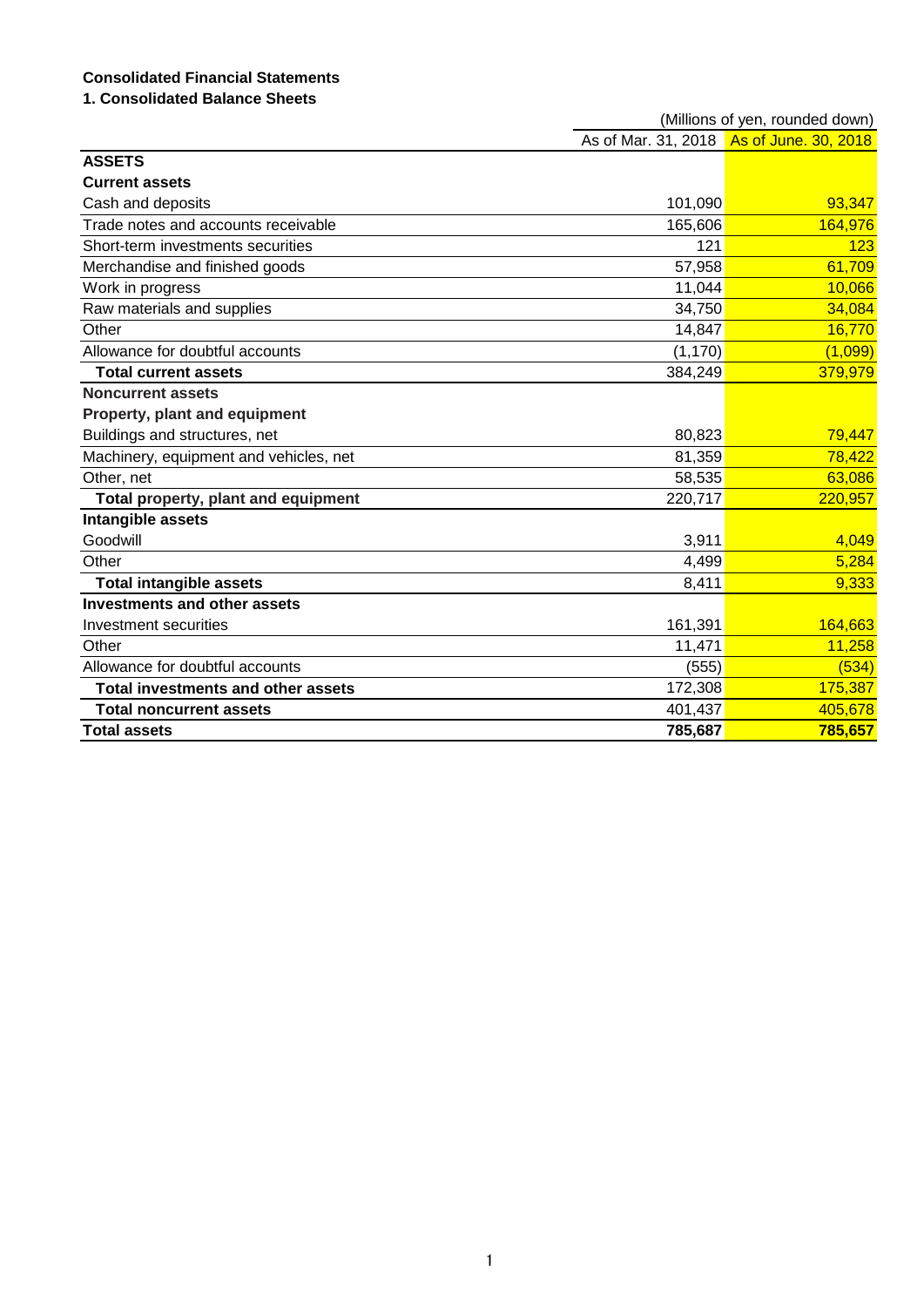|                                                       | (Millions of yen, rounded down) |                                          |  |
|-------------------------------------------------------|---------------------------------|------------------------------------------|--|
|                                                       |                                 | As of Mar. 31, 2018 As of June. 30, 2018 |  |
| <b>LIABILITIES</b>                                    |                                 |                                          |  |
| <b>Current liabilities</b>                            |                                 |                                          |  |
| Trade notes and accounts payable                      | 88,720                          | 82,057                                   |  |
| Short-term loans payable                              | 71,155                          | 71,082                                   |  |
| Income taxes payable                                  | 4,133                           | 2,237                                    |  |
| Provision                                             | 5,643                           | 3,212                                    |  |
| Asset retirement obligations                          | 1,522                           | 1,542                                    |  |
| Other                                                 | 35,660                          | 37,317                                   |  |
| <b>Total current liabilities</b>                      | 206,835                         | 197,449                                  |  |
| <b>Noncurrent liabilities</b>                         |                                 |                                          |  |
| Bonds payable                                         | 10,000                          | 10,000                                   |  |
| Long -term loans payable                              | 25,328                          | 23,212                                   |  |
| Provision                                             | 3,549                           | 3,699                                    |  |
| Projected benefit obligations                         | 4,592                           | 4,968                                    |  |
| Asset retirement obligations                          | 2,420                           | 2,419                                    |  |
| Other                                                 | 13,815                          | 15,234                                   |  |
| <b>Total noncurrent liabilities</b>                   | 59,707                          | 59,533                                   |  |
| <b>Total liabilities</b>                              | 266,543                         | 256,983                                  |  |
| <b>NET ASSETS</b>                                     |                                 |                                          |  |
| <b>Shareholders' equity</b>                           |                                 |                                          |  |
| Capital stock                                         | 41,970                          | 41,970                                   |  |
| Capital surplus                                       | 34,578                          | 34,580                                   |  |
| Retained earnings                                     | 399,033                         | 410,120                                  |  |
| Treasury stock                                        | (19,966)                        | (19, 967)                                |  |
| <b>Total shareholders' equity</b>                     | 455,616                         | 466,703                                  |  |
| Accumulated other comprehensive income                |                                 |                                          |  |
| Valuation difference on available-for-sale securities | 17,261                          | 16,970                                   |  |
| Deferred gains or losses on hedges                    | (0)                             | (4)                                      |  |
| Revaluation reserve for land                          | 222                             | 222                                      |  |
| Foreign currency translation adjustment               | (7,614)                         | (7, 757)                                 |  |
| Remeasurements of defined benefit plans               | 1,878                           | 1,730                                    |  |
| Total accumulated other comprehensive                 | 11,747                          | 11,161                                   |  |
| Non controlling interest                              | 51,780                          | 50,808                                   |  |
| <b>Total net assets</b>                               | 519,144                         | 528,674                                  |  |
| <b>Total liabilities and net assets</b>               | 785,687                         | 785,657                                  |  |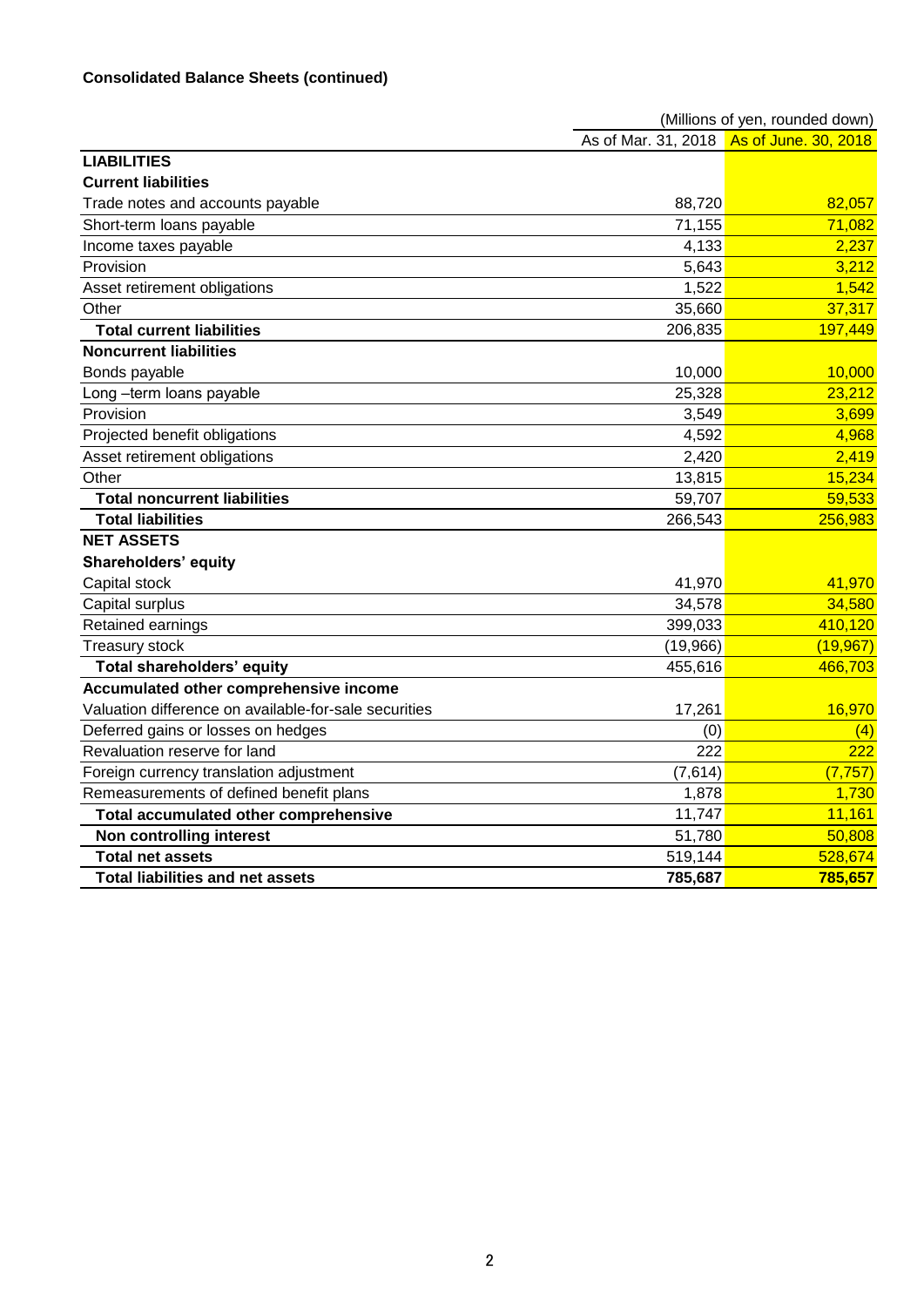# **2. Consolidated Statements of Income**

|                                                      | (Millions of yen, rounded down)     |         |  |
|------------------------------------------------------|-------------------------------------|---------|--|
|                                                      | Apr. 1 -June. 30, Apr. 1 -June. 30, |         |  |
|                                                      | 2017                                | 2018    |  |
| Net sales                                            | 144,463                             | 162,580 |  |
| Cost of sales                                        | 108,112                             | 123,839 |  |
| Gross profit                                         | 36,351                              | 38,741  |  |
| Selling, general and administrative expenses         | 22,206                              | 23,139  |  |
| Operating income                                     | 14,144                              | 15,602  |  |
| Non-operating income                                 |                                     |         |  |
| Interest income                                      | 93                                  | 133     |  |
| Dividend income                                      | 1,046                               | 1,195   |  |
| Equity in earnings of affiliates                     | 5,774                               | 7,087   |  |
| Other                                                | 1,087                               | 993     |  |
| Total non-operating income                           | 8,002                               | 9,409   |  |
| <b>Non-operating expenses</b>                        |                                     |         |  |
| Interest expense                                     | 262                                 | 281     |  |
| Personnel expenses for seconded employees            | 509                                 | 524     |  |
| Rent expenses                                        | 275                                 | 408     |  |
| Foreign exchange losses                              |                                     | 404     |  |
| Other                                                | 346                                 | 336     |  |
| Total non-operating expenses                         | 1,394                               | 1,955   |  |
| Ordinary income                                      | 20,752                              | 23,056  |  |
| <b>Extraordinary income</b>                          |                                     |         |  |
| Gain on sales of non-current assets                  |                                     | 714     |  |
| Gain on sales of investment securities               | 787                                 | 100     |  |
| Total extraordinary income                           | 787                                 | 814     |  |
| <b>Extraordinary losses</b>                          |                                     |         |  |
| Loss on valuation of investment securities           |                                     | 361     |  |
| Provision for loss on guarantees                     |                                     | 288     |  |
| <b>Total extraordinary losses</b>                    |                                     | 650     |  |
| Income before income taxes, etc.                     | 21,540                              | 23,220  |  |
| Income taxes, etc.                                   | 1,964                               | 3,566   |  |
| Net income                                           | 19,575                              | 19,654  |  |
| Net income attributable to non-controlling interests | 1,443                               | 1,091   |  |
| Net income attributable to owners of the parent      | 18,131                              | 18,562  |  |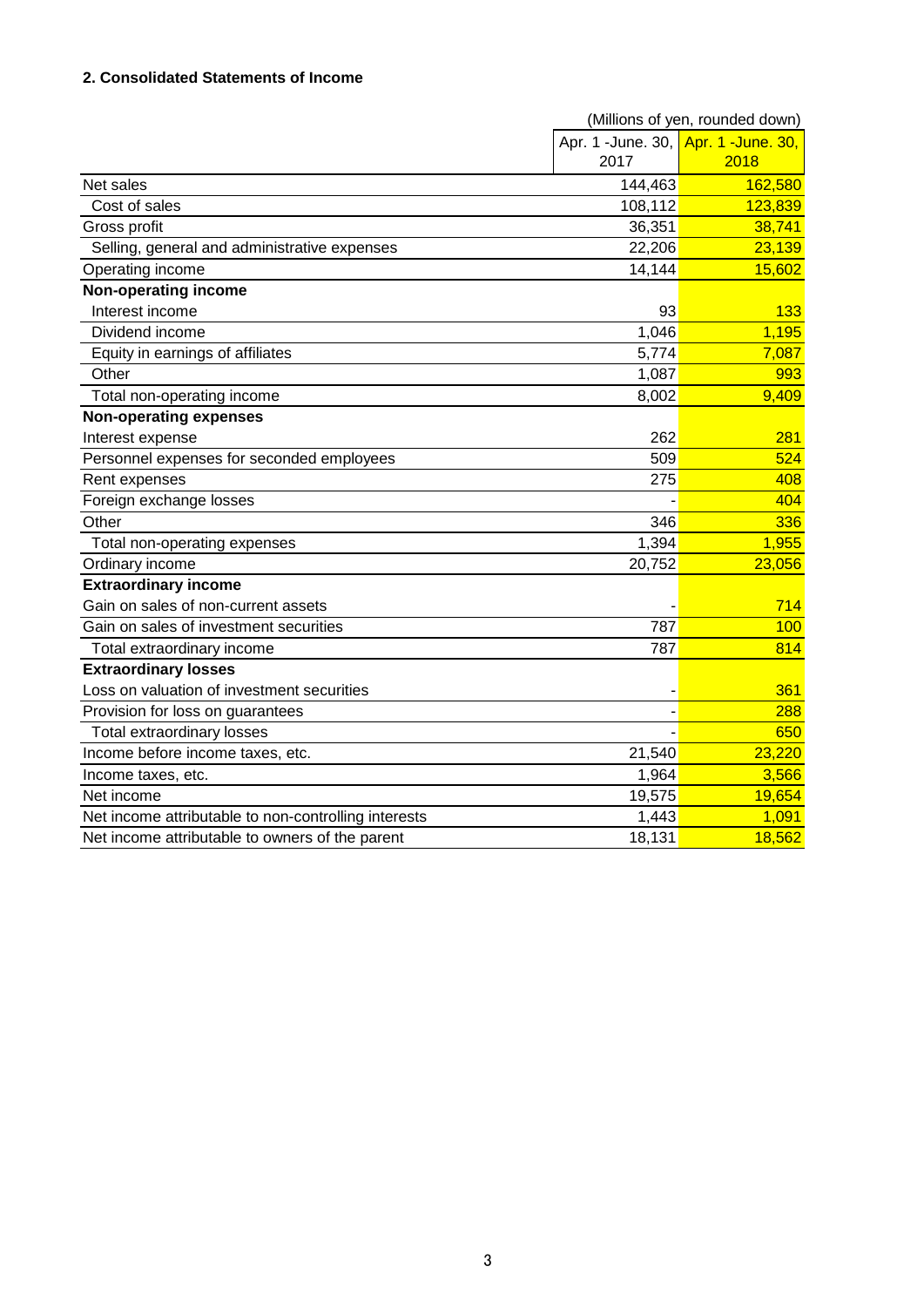### **(Consolidated Statements of Comprehensive Income)**

|                                                                                     |        | (Millions of yen, rounded down)             |
|-------------------------------------------------------------------------------------|--------|---------------------------------------------|
|                                                                                     | 2017   | Apr. 1 -June. 30, Apr. 1 -June. 30,<br>2018 |
| Net income                                                                          | 19,575 | 19,654                                      |
| Other comprehensive Income                                                          |        |                                             |
| Valuation difference on available-for-sale securities                               | (345)  | (310)                                       |
| Deferred gains or losses on hedges                                                  | (3)    | (4)                                         |
| Foreign currency statements translation adjustment                                  | (186)  | (2,376)                                     |
| Remeasurements of defined benefit plans                                             | (38)   | (169)                                       |
| Share of other comprehensive income of associates accounted for using equity method | 275    | <u>1,107</u>                                |
| Total other comprehensive Income                                                    | (298)  | (1, 754)                                    |
| Comprehensive income                                                                | 19,276 | 17,900                                      |
| Comprehensive income attributable to owners of the parent                           | 17,827 | 17,977                                      |
| Comprehensive income attributable to non-controlling interests                      | 1.449  | (77)                                        |

4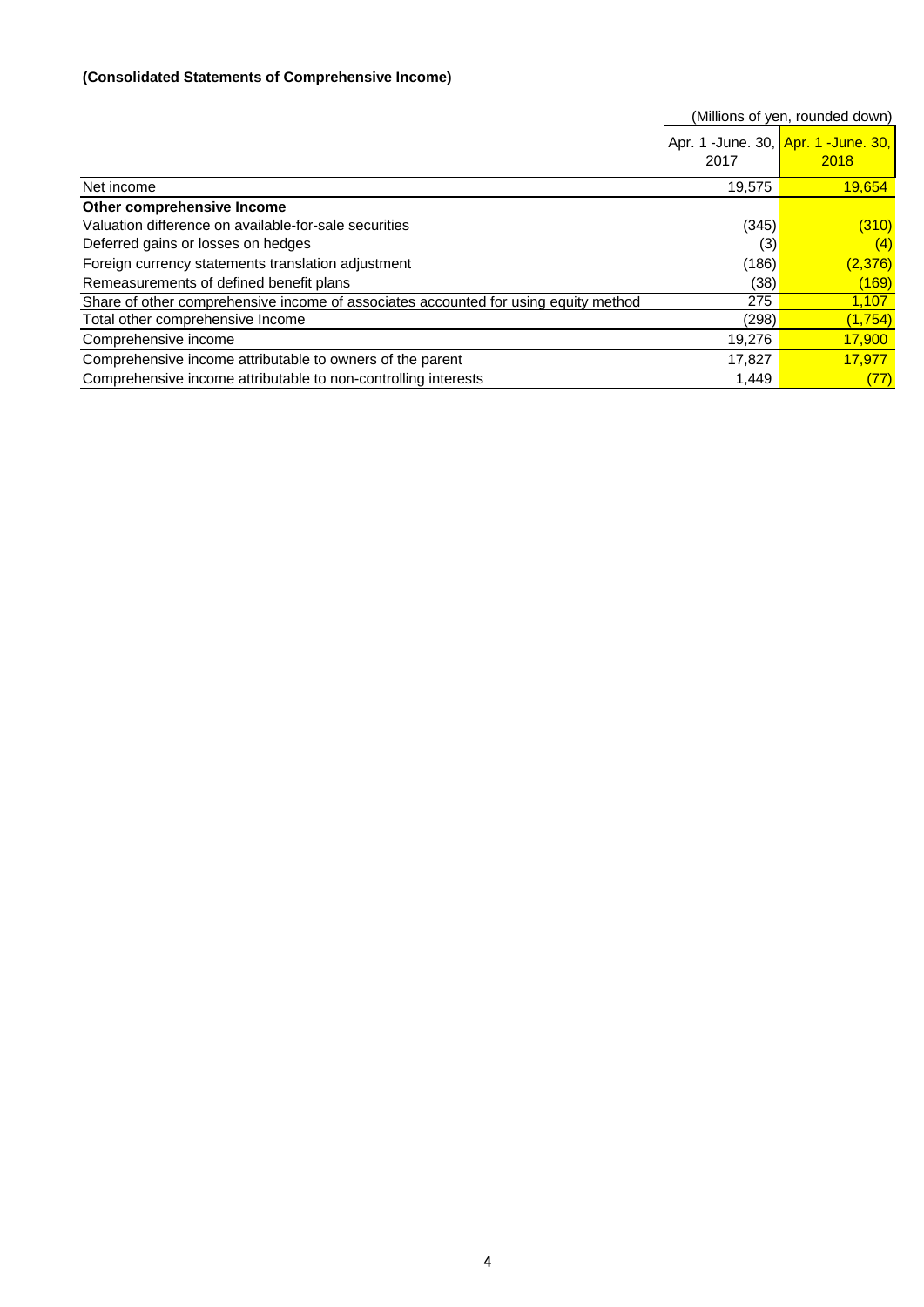#### **3.Segment Information**

|                  |                                    | FY 2017 | FY 2018 |        | FY2017    | FY 2018  | FY 2018          |
|------------------|------------------------------------|---------|---------|--------|-----------|----------|------------------|
|                  |                                    | 1Q      | 1Q      | Change | Full Year | $1-2Q$   | <b>Full Year</b> |
|                  |                                    |         |         |        | Result    | Forecast | Forecast         |
| <b>Net sales</b> |                                    | 144.4   | 162.5   | 18.1   | 635.9     | 320.0    | 640.0            |
|                  | <b>Natural Gas Chemicals</b>       | 36.4    | 43.8    | 7.3    | 174.7     | 86.5     | 169.2            |
|                  | <b>Aromatic Chemicals</b>          | 50.7    | 53.8    | 3.1    | 213.1     | 107.5    | 215.2            |
|                  | <b>Specialty Chemicals</b>         | 47.2    | 53.7    | 6.5    | 205.0     | 105.7    | 213.8            |
|                  | Information and Advanced Materials | 12.5    | 13.5    | 0.9    | 52.7      | 25.3     | 51.9             |
|                  | Other and Adjustment               | (2.5)   | (2.4)   | 0.1    | (9.8)     | (5.2)    | (10.2)           |
|                  | Operating income (loss)            | 14.1    | 15.6    | 1.4    | 62.7      | 27.0     | 53.0             |
|                  | <b>Natural Gas Chemicals</b>       | 1.0     | 0.9     | (0.0)  | 5.4       | 1.3      | 3.2              |
|                  | <b>Aromatic Chemicals</b>          | 6.3     | 5.5     | (0.7)  | 25.6      | 10.3     | 19.2             |
|                  | <b>Specialty Chemicals</b>         | 6.2     | 8.3     | 2.0    | 29.6      | 13.9     | 28.5             |
|                  | Information and Advanced Materials | 1.0     | 1.4     | 0.3    | 4.2       | 2.6      | 4.6              |
|                  | Other and Adjustment               | (0.5)   | (0.6)   | (0.1)  | (2.2)     | (1.2)    | (2.6)            |
|                  | Non-operating profit               | 6.6     | 7.4     | 0.8    | 17.9      | 11.0     | 22.0             |
| Ordinary income  |                                    | 20.7    | 23.0    | 2.3    | 80.7      | 38.0     | 75.0             |
|                  | <b>Natural Gas Chemicals</b>       | 4.9     | 5.5     | 0.6    | 14.2      | 8.8      | 18.0             |
|                  | <b>Aromatic Chemicals</b>          | 6.2     | 5.4     | (0.8)  | 24.5      | 9.6      | 18.2             |
|                  | <b>Specialty Chemicals</b>         | 8.0     | 10.4    | 2.4    | 37.9      | 16.7     | 34.2             |
|                  | Information and Advanced Materials | 1.4     | 1.6     | 0.1    | 5.5       | 3.1      | 5.8              |
|                  | Other and Adjustment               | 0.0     | 0.0     | (0.0)  | (1.6)     | (0.3)    | (1.3)            |
|                  |                                    |         |         |        |           |          |                  |

|       |         |        |  |                  | (Billions of yen, rounded down) |                  |
|-------|---------|--------|--|------------------|---------------------------------|------------------|
| 2017  | FY 2018 |        |  | FY2017           | FY 2018                         | FY 2018          |
| 1Q    | 1Q      | Change |  | <b>Full Year</b> | $1-2Q$                          | <b>Full Year</b> |
|       |         |        |  | Result           | Forecast                        | Forecast         |
| 144.4 | 162.5   | 18.1   |  | 635.9            | 320.0                           | 640.0            |
| 36.4  | 43.8    | 7.3    |  | 174.7            | 86.5                            | 169.2            |
| 50.7  | 53.8    | 3.1    |  | 213.1            | 107.5                           | 215.2            |
| 47.2  | 53.7    | 6.5    |  | 205.0            | 105.7                           | 213.8            |
| 12.5  | 13.5    | 0.9    |  | 52.7             | 25.3                            | 51.9             |
| (2.5) | (2.4)   | 0.1    |  | (9.8)            | (5.2)                           | (10.2)           |
| 14.1  | 15.6    | 1.4    |  | 62.7             | 27.0                            | 53.0             |
| 1.0   | 0.9     | (0.0)  |  | 5.4              | 1.3                             | 3.2              |
| 6.3   | 5.5     | (0.7)  |  | 25.6             | 10.3                            | 19.2             |
| 6.2   | 8.3     | 2.0    |  | 29.6             | 13.9                            | 28.5             |
| 1.0   | 1.4     | 0.3    |  | 4.2              | 2.6                             | 4.6              |
| (0.5) | (0.6)   | (0.1)  |  | (2.2)            | (1.2)                           | (2.6)            |
| 6.6   | 7.4     | 0.8    |  | 17.9             | 11.0                            | 22.0             |
| 20.7  | 23.0    | 2.3    |  | 80.7             | 38.0                            | 75.0             |
| 4.9   | 5.5     | 0.6    |  | 14.2             | 8.8                             | 18.0             |
| 6.2   | 5.4     | (0.8)  |  | 24.5             | 9.6                             | 18.2             |
| 8.0   | 10.4    | 2.4    |  | 37.9             | 16.7                            | 34.2             |
| 1.4   | 1.6     | 0.1    |  | 5.5              | 3.1                             | 5.8              |
| 0.0   | 0.0     | (0.0)  |  | (1.6)            | (0.3)                           | (1.3)            |

#### **4.Other Information 1**

|                                                  |           | FY2014 | FY2015 | FY2016 | FY2017 | FY2018<br>Forecast |
|--------------------------------------------------|-----------|--------|--------|--------|--------|--------------------|
| Investments                                      | Full year | 22.2   | 30.5   | 35.0   | 30.9   | 45.0               |
| (Billions of yen)                                | 1Q        | 3.9    | 5.9    | 5.6    | 6.1    | 9.1                |
| Depriciation & amortization<br>(Billions of yen) | Full year | 23.7   | 26.7   | 25.6   | 27.0   | 27.0               |
|                                                  | 1Q        | 5.6    | 6.5    | 6.1    | 6.4    | 6.7                |
| R&D expenditures<br>(Billions of yen)            | Full year | 16.8   | 18.9   | 19.2   | 18.9   | 22.0               |
|                                                  | 1Q        | 3.9    | 4.5    | 4.8    | 4.5    | 4.5                |
| Number of Staff                                  | Year-end  | 8.254  | 8,176  | 8.034  | 8,009  | 8,251              |
| ROA (Ordinary income)                            |           | 5.8%   | 5.9%   | 8.4%   | 10.6%  | 9.3%               |
| ROE (Net income)                                 |           | 12.6%  | 9.0%   | 12.0%  | 13.6%  | 12.5%              |

#### **5.Other Information 2**

|                                                |            | FY2014      |            | FY2015       |            | FY2016      |            | FY2017       |            | FY2018<br>Forecast |
|------------------------------------------------|------------|-------------|------------|--------------|------------|-------------|------------|--------------|------------|--------------------|
|                                                | First half | Second half | First half | Second half  | First half | Second half | First half | Second half  | First half | Second half        |
| Excahnge Rate<br>(JPY/USD, Average)            | 103        | 117         | 122        | 118          | 105        | 112         | 111        | 111          | 110        | 110                |
| Excahnge Rate<br>(JPY/EUR, Average)            | 139        | 139         | 135        | 130          | 118        | 119         | 126        | 133          | 130        | 130                |
| crude oil (Dubai)<br>(USD/BBL)                 | 104        | 63          | 56         | 36           | 43         | 51          | 50         | 62           | 72         | 70                 |
| Methanol (USD/MT, Asian<br>average spot price) | 432        | 358         | 301        | 230          | 230        | 327         | 296        | 381          | 380        | 335                |
| Mixed Xylene<br>(USD/MT)                       | 1,100      | 730         | 740        | 630          | 660        | 680         | 650        | 725          | 810        | 780                |
| <b>Bisphenol A</b>                             | 1,600      | 1,200       | 950        | 850          | 1,000      | 1,000       | 1,100      | 1,200        | 1,635      | 1,600              |
| (USD/MT)*                                      | ~2,000     | ~1,900      | ~1,500     | ~1,100       | ~1,200     | ~1,400      | ~1,300     | ~1,700       | ~1,900     | ~2,000             |
| Polycarbonate                                  | 2,500      | 2,300       | 2,100      | 2,000        | 2,200      | 2,400       | 2,500      | 2,900        | 3,350      | 3,000              |
| (USD/MT)*                                      | ~2,700     | ~2,700      | ~2,650     | $\sim$ 2,400 | ~2,500     | ~2,800      | ~2,900     | $\sim$ 3,900 | ~1.750     | ~1.600             |

\*Describe the minimum and maximum values during the period

Note: Methanol price forecasts are expressed for the following periods.

 FY2014: 1H:January-June 2H:July-December FY2015: 1H:April-September

2H:October-March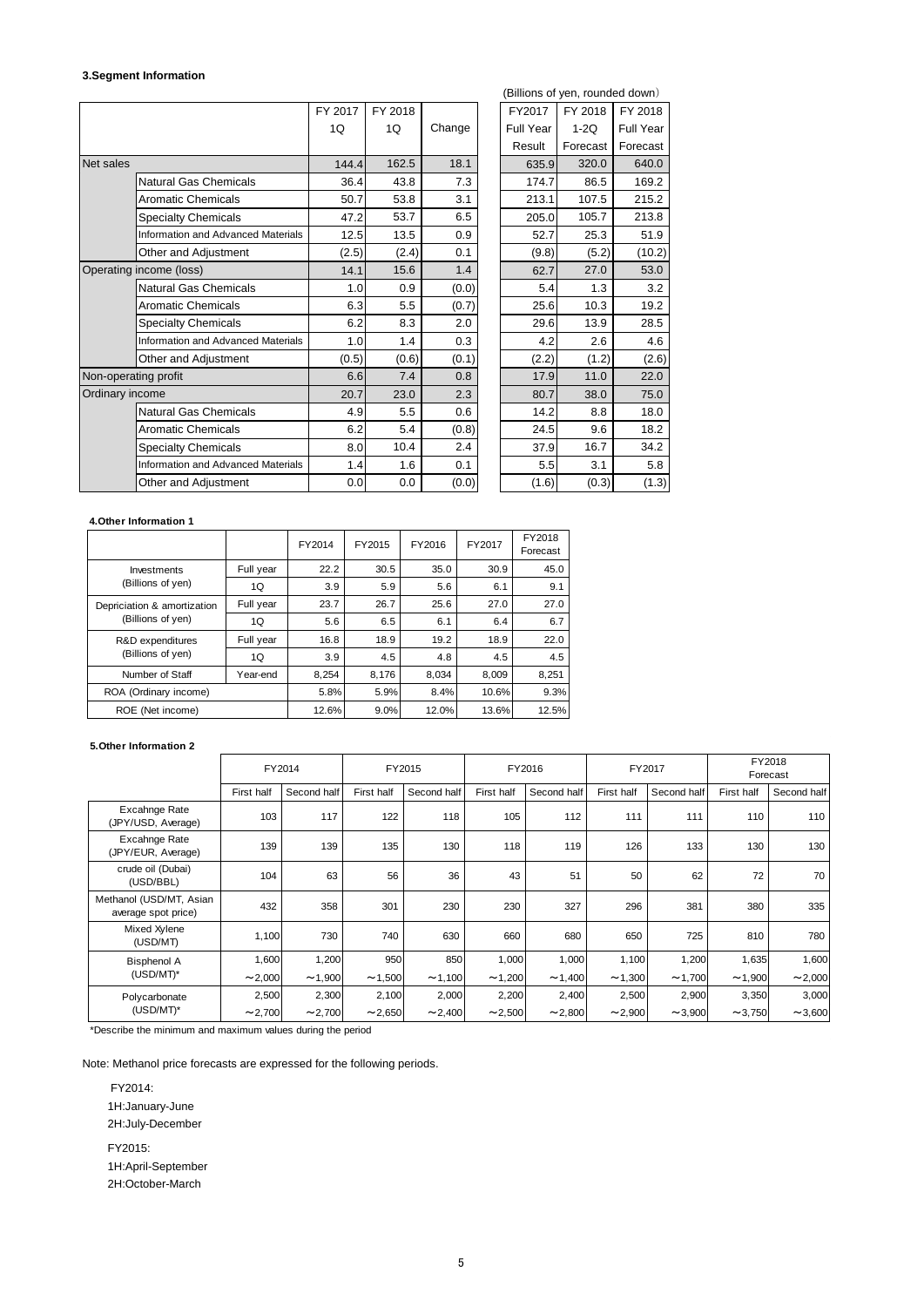# **Qualitative Information**

|                                      |             |             | (Billions of yen) |
|--------------------------------------|-------------|-------------|-------------------|
|                                      | FY2017 / 1Q | FY2018 / 1Q | Change            |
| Net sales                            | 144.4       | 162.5       | 18.1              |
| Operating income                     | 14.1        | 15.6        | 1.4               |
| Ordinary income                      | 20.7        | <b>23.0</b> | 2.3               |
| Net income attributable to owners of | 18.1        | 18.5        |                   |
| the parent                           |             |             | 0.4               |

# **Consolidated Business Results for This Period Overview of Results**

During the first quarter of the fiscal year ending March 2019 (April 1 - June 30, 2018), the world economy slowly recovered overall, despite an increased sense of uncertainty due to higher crude oil prices and concern over more serious trade friction in the future. The Japanese economy also slowly recovered. Despite increased production and logistic costs due to higher crude oil prices and a labor shortage, corporate earnings and employment continued to improve.

The MGC Group achieved increased revenue compared with the corresponding period of the previous fiscal year, primarily because the market prices of methanol and polycarbonates remained at high levels.

Group operating income was also higher than a year earlier. Despite increased raw material and fuel prices, the high market prices of polycarbonates and growth in sales volumes for specialty aromatic chemicals and specialty polycarbonates provided positive impact.

Overseas methanol producing companies and engineering plastics affiliates contributed to increasing equity in earnings of affiliates, resulting in an even greater increase in ordinary income compared with the operating income.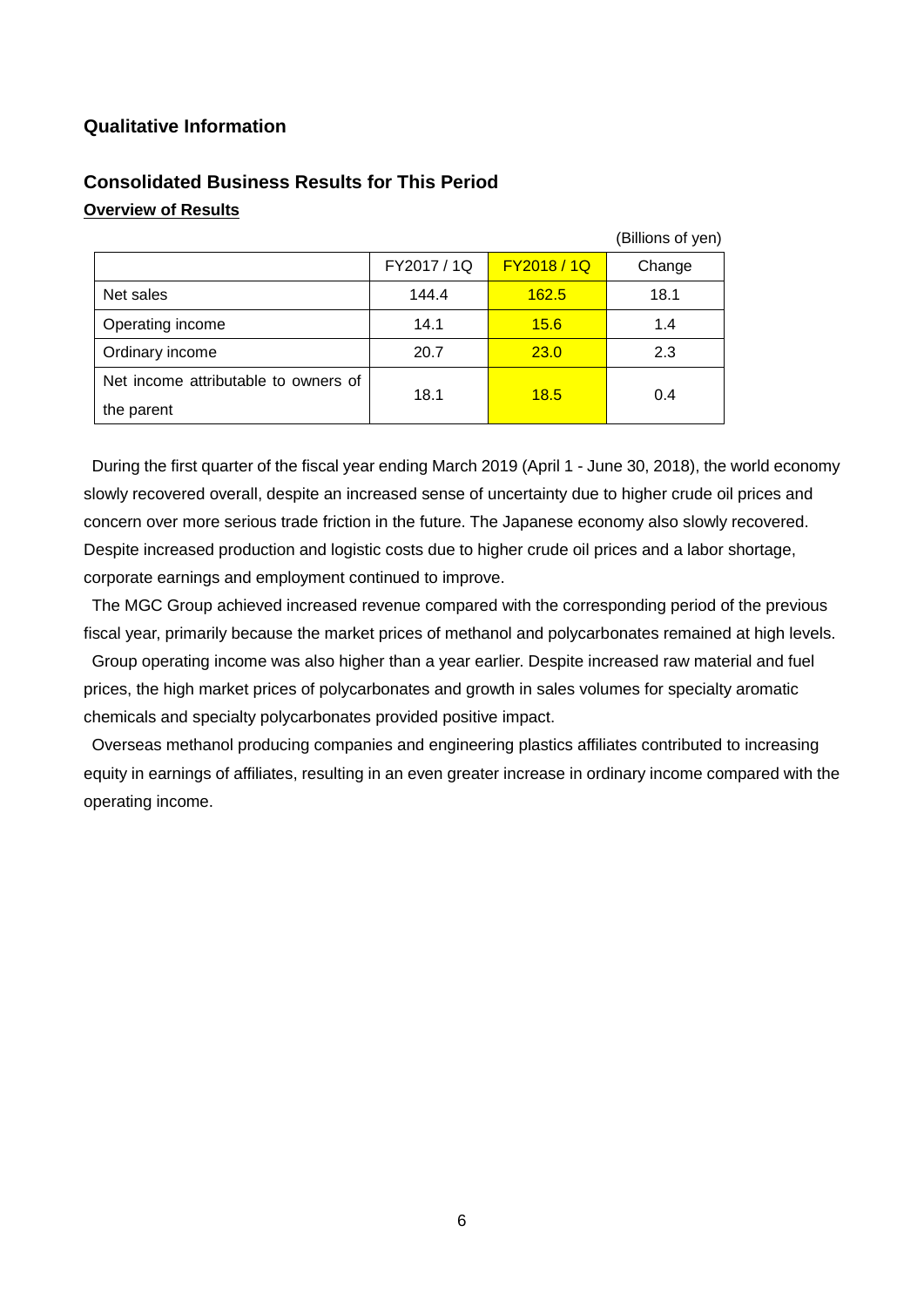# **Results by Business Segment**

## **Natural Gas Chemicals**

|                  |             |                  | (Billions of yen) |
|------------------|-------------|------------------|-------------------|
|                  | FY2017 / 1Q | <b>FY2018/1Q</b> | Change            |
| Sales            | 34.2        | 41.6             | 7.3               |
| Operating income | 1.0         | 0.9              | (0.0)             |
| Ordinary income  | 4.9         | 5.5              | 0.6               |

The methanol business achieved higher revenue due to a substantial increase in methanol market prices compared with the same period of the previous year.

Methanol and ammonia-based chemicals posted increased net sales thanks to an overall increase in sales volumes and increases in the market prices of MMA-based products. Earnings from these chemicals, however, remained at the prior-year level, due to higher material prices.

Crude oil and other energy sources suffered a year-on-year loss, primarily due to lower crude oil sales volume.

### **Aromatic Chemicals**

|                  |             |             | (Billions of yen) |
|------------------|-------------|-------------|-------------------|
|                  | FY2017 / 1Q | FY2018 / 1Q | Change            |
| Sales            | 50.5        | 53.7        | 3.2               |
| Operating income | 6.3         | 5.5         | (0.7)             |
| Ordinary income  | 6.2         | 5.4         | (0.8)             |

Specialty aromatic chemical products posted growth in both revenue and earnings compared with the previous year. The negative impact of higher raw material and fuel prices was more than offset by increased sales volumes for meta-xylenediamine and aromatic aldehydes.

General-purpose aromatic chemical products suffered lower earnings. Negative factors included reduced profitability due to an increase in raw material and fuel prices as well as lower market prices of purified isophthalic acid compared with the same period of the previous year.

Foamed plastics suffered a decline in earnings, primarily due to higher raw material and fuel prices.